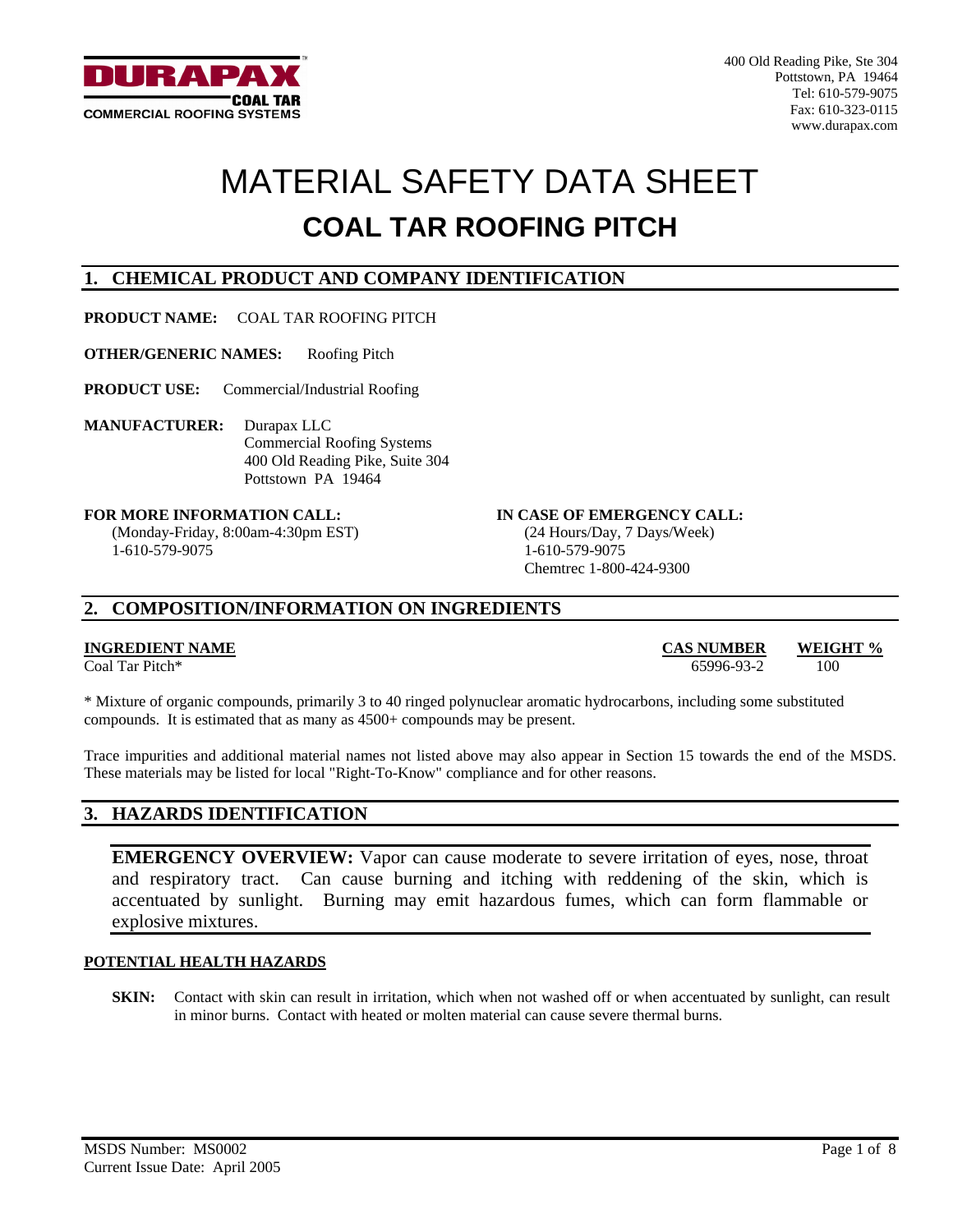- **EYES:** Overexposure to product fumes, vapors or dust can result in irritation and burning. Eye contact with product will result in irritation, which in the absence of recommended first aid can result in effects ranging from minor burns to severe corneal injury, including keratitis, conjunctivitis and corneal abrasion. Contact with heated material may cause thermal burns.
- **INHALATION:** Overexposure to fumes, vapor or dust may result in irritation to respiratory tract. Prolonged exposure in significant excess of permissible air concentrations can result in acute toxic effects, such as coughing, sneezing, headache, dizziness, respiratory difficulty and convulsions.
- **INGESTION:** Irritation of the gastrointestinal tract followed by nausea and vomiting, abdominal discomfort, rapid pulse, etc.
- **OTHER:** Individuals with chronic respiratory disorders, a history of central nervous system (CNS) functional illness or preexisting skin disorders may be more susceptible to the effects of exposure when working with this material.
- **DELAYED EFFECTS:** Prolonged and repeated skin exposure over many months to years, in the absence of recommended hygiene practices, may lead to changes in skin pigmentation and benign skin growths. In some cases, skin cancer may occur after many years of exposure. These effects appear to be exacerbated by simultaneous exposure to ultraviolet light (sunlight). Long term exposure to coal tar pitch volatiles has been associated with the development of skin, kidney, bladder, scrotum and lung cancer.

**Ingredients found on one of the OSHA designated carcinogen lists are listed below.** 

| INGREDIENT NAME | <b>NTP STATUS</b> | <b>IARC STATUS</b> | <b>OSHA LIST</b> |
|-----------------|-------------------|--------------------|------------------|
| Coal Tar Pitch  | Known Carcinogen  | 1 – Known          | Carcinogen       |

### **4. FIRST AID MEASURES**

- **SKIN:** For contact with **MOLTEN** product, do not remove contaminated clothing. Immediately flush skin with large amounts of cold water. If possible, submerge area in cold water. Pack with ice and seek immediate medical attention. For other contact, remove contaminated clothing and wash thoroughly with waterless hand cleaners, olive oil or nonabrasive soap and water. Avoid solvents.
- **EYES:** Flush eyes immediately with large amounts of water or olive oil for at least 15 minutes. Call a physician.
- **INHALATION:** Remove immediately to fresh air. If not breathing, give artificial respiration; preferably mouth-to-mouth. If breathing is difficult, give oxygen. Call a physician.
- **INGESTION:** If conscious, first induce vomiting, then take 2 tablespoons of activated charcoal (USP-drug grade) in water. Do not give anything by mouth to an unconscious person. Get immediate medical attention.

**ADVICE TO PHYSICIAN:** None

#### **5. FIRE FIGHTING MEASURES**

#### **FLAMMABLE PROPERTIES**

**FLASH POINT:** 190 °C (374 °F) [minimum] **FLASH POINT METHOD:** Pensky-Martens Closed Cup **AUTOIGNITION TEMPERATURE:** >399 °C (750 °F)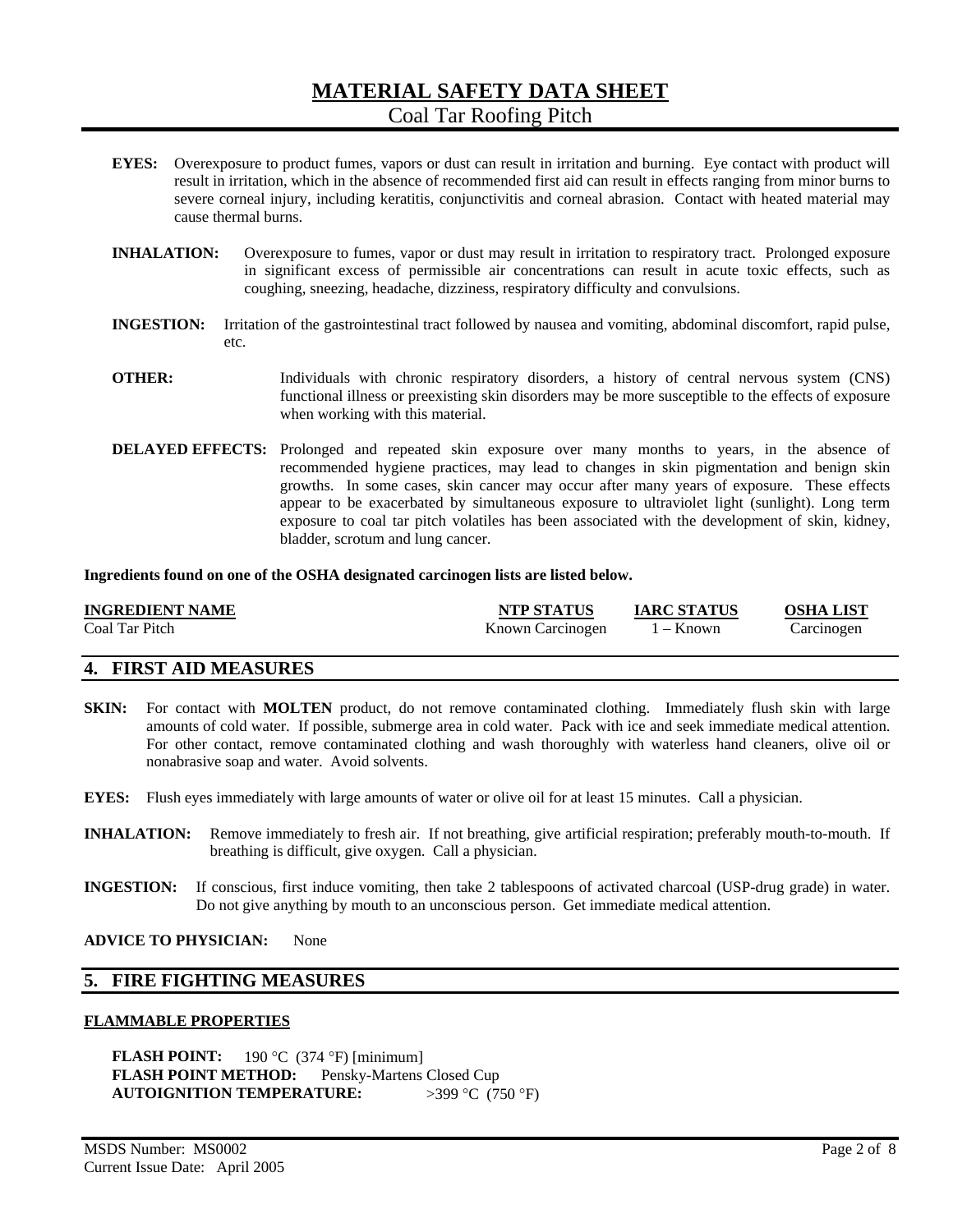**UPPER FLAME LIMIT (volume % in air):** Not Determined **LOWER FLAME LIMIT (volume % in air):** Not Determined **FLAME PROPAGATION RATE (solids):** Not Applicable **OSHA FLAMMABILITY CLASS:** Not Determined

#### **EXTINGUISHING MEDIA:** Water fog, carbon dioxide, foam, dry chemicals, sand or steam

**UNUSUAL FIRE AND EXPLOSION HAZARDS:** Sensitive to static discharge. Burning may emit hazardous fumes/vapors which may be in concentrations greater than PEL/TLV's. Coal tar pitch at elevated temperatures may generate vapors that can form flammable/explosive mixtures in the presence of air and a source of ignition. Airborne pitch dust may form explosive mixtures with air. Cloud ignition temperature is 710 °C (1310 °F) minimum. Explosive concentration (dust) is 0.035 ounces/ft<sup>3</sup>  $(1000 \text{ mg}/0.03 \text{m}^3)$ . Closed containers may explode when exposed to extreme heat. Liquid (molten) pitch at elevated temperatures will sustain combustion.

**SPECIAL FIRE FIGHTING PRECAUTIONS/INSTRUCTIONS:** Wear complete fire service protection equipment, including full-face NIOSH/MSHA approved self-contained breathing apparatus. Use water or water spray to cool fire-exposed containers and structures and to protect personnel. Water/fog can control unconfined pitch fires, but may cause frothing or eruption in closed tanks.

#### **6. ACCIDENTAL RELEASE MEASURES**

**IN CASE OF SPILL OR OTHER RELEASE:** (Always wear recommended personal protective equipment.)

Avoid breathing vapors and contact with skin and eyes. Avoid contact with hot liquid/fumes/vapors. Avoid sources of ignition (sparks or open flame). Try to stop the source of the leak, if possible, without hazard. Ventilate the area if spill occurs indoors. If hot liquid is spilled, contain by diking/berming with absorbent solids, such as sand, earth, or other inert material. Use of water spray will aid in solidifying molten material and minimize vapor emissions. Release or spillage of solid pitch can be managed as a coal spillage and recovery made avoiding skin and eye contact. Shovel material into dry, labeled containers and secure cover. Contain runoff of fire control water. Do not allow to enter into sewers, waterways or open bodies of water.

Provide cleanup personnel with appropriate protective clothing. Contaminated materials may need to be handled and managed as RCRA Hazardous Waste and treated before disposal in approved facilities (see Section 13). In cases involving release to the environment in the U.S., report releases to Federal, State and Local authorities, as required. Due to the concentration of Benzo(a)pyrene in coal tar pitch and a reportable quantity (RQ) of one (1) pound for this compound, CERCLA (Superfund) release of approximately 18 gallons (200 pounds) of coal tar pitch requires National Response Center notification.

#### **Spills and releases may have to be reported to Federal and/or local authorities. See Section 15 regarding reporting requirements.**

#### **7. HANDLING AND STORAGE**

**NORMAL HANDLING:** (Always wear recommended personal protective equipment.)

Avoid prolonged and repeated contact with skin or breathing of dust/fumes/vapors. Avoid creating aerosols. Avoid contact with molten materials. Wear clothing closed at the neck, long sleeves and cotton, leather or non-porous type gloves, [e.g. neoprene, butyl rubber, nitrile, polyvinyl alcohol (PVA), polyvinyl chloride (PVC)].

#### **STORAGE RECOMMENDATIONS:**

Recommended temperature for storage is 50 °C (122 °F) above the softening point.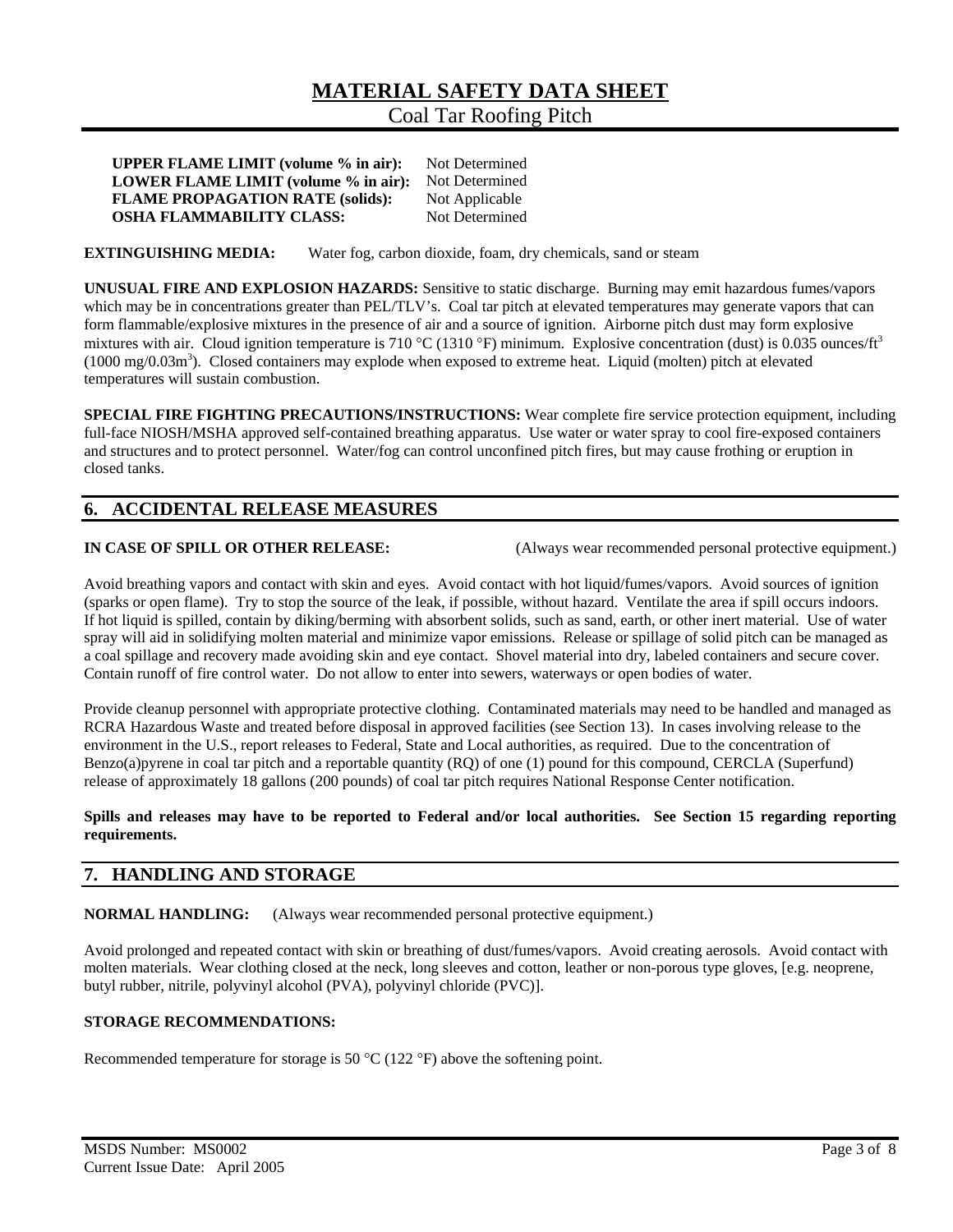# **MATERIAL SAFETY DATA SHEET**

Coal Tar Roofing Pitch

#### **8. EXPOSURE CONTROLS/PERSONAL PROTECTION**

**ENGINEERING CONTROLS:** Use in areas with adequate natural ventilation or provide sufficient general/local exhaust ventilation in pattern/volume to maintain concentrations below the recommended PEL/TLV and to maintain areas below flammable vapor or explosive dust concentrations.

#### **PERSONAL PROTECTIVE EQUIPMENT**

**SKIN PROTECTION:** Avoid skin contact, whenever possible by using gloves. For exposed skin, use protective creams (for example; MSA's Fend AE-2, Kerodex 51, Jergens SBS-46). Protect exposed skin from direct sunlight. For outdoor work use approved waterproof sunscreens with a SPF 25 or greater; reapply every 90 minutes while in direct sun.

**EYE PROTECTION:** Safety glasses (with side shields), goggles and/or face shield. Chemical splash goggles or face shield are highly recommended when handling molten material. Do not wear contact lenses when handling this material.

**RESPIRATORY PROTECTION:** Use a NIOSH/MSHA approved respirator with suitable cartridge (organic vapor/high efficiency particulate air filter) as necessary to control exposures to levels below the TLV or PEL. Not required for properly ventilated areas.

**ADDITIONAL RECOMMENDATIONS:** Work clothing should be laundered separately from other household clothing. Wash exposed areas thoroughly before eating, drinking, using tobacco products or using a restroom. It is recommended that a complete soap and water shower and/or steam bath be taken at the end of each working day.

#### **EXPOSURE GUIDELINES**

**INGREDIENT NAME ACGIH TLV OSHA PEL OTHER LIMIT** 

Coal Tar Pitch Volatiles, CTPV  $0.2 \text{m}g/\text{m}^3$ 

 $0.2$ mg/m<sup>3</sup>

 $-$  -  $-$  -  $-$  -  $-$  -  $-$  -  $-$ 

\* = Workplace Environmental Exposure Level (AIHA).

\*\* = Biological Exposure Index (ACGIH).

#### **OTHER EXPOSURE LIMITS FOR POTENTIAL DECOMPOSITION PRODUCTS:** None

#### **9. PHYSICAL AND CHEMICAL PROPERTIES**

| <b>PHYSICAL STATE:</b><br><b>MOLECULAR WEIGHT:</b><br><b>CHEMICAL FORMULA:</b><br><b>ODOR:</b> | Black solid (at $70^{\circ}$ F) or black viscous liquid<br>$700 - 900$<br>Mixture of organic compounds<br>Aromatic |                     |                     |
|------------------------------------------------------------------------------------------------|--------------------------------------------------------------------------------------------------------------------|---------------------|---------------------|
| $SPECIFIC GRAVITY (water = 1.0):$                                                              | $1.3 \pm 0.04$ @ 15.5 °C (60 °F)                                                                                   |                     |                     |
| <b>SOLUBILITY IN WATER (weight %):</b>                                                         | Negligible                                                                                                         |                     |                     |
| pH:                                                                                            | Not Applicable                                                                                                     |                     |                     |
| <b>BOILING POINT:</b>                                                                          | >240 °C (464 °F)                                                                                                   |                     |                     |
| <b>MELTING POINT:</b>                                                                          | 41 – 64 °C (106 – 147 °F)                                                                                          |                     |                     |
| <b>VAPOR PRESSURE:</b>                                                                         | None at 20 $\rm{^{\circ}C}$ (68 $\rm{^{\circ}F}$ )                                                                 |                     |                     |
| <b>VAPOR DENSITY</b> (air $= 1.0$ ):                                                           | >1                                                                                                                 |                     |                     |
| <b>EVAPORATION RATE:</b>                                                                       | $\leq$ 1                                                                                                           | <b>COMPARED TO:</b> | Butyl Acetate $= 1$ |
| % VOLATILES:                                                                                   | Not Determined                                                                                                     |                     |                     |
| <b>FLASH POINT:</b>                                                                            | 190 °C $(374 \text{ °F})$ [minimum]                                                                                |                     |                     |
| (Flash point method and additional flammability data are found in Section 5.)                  |                                                                                                                    |                     |                     |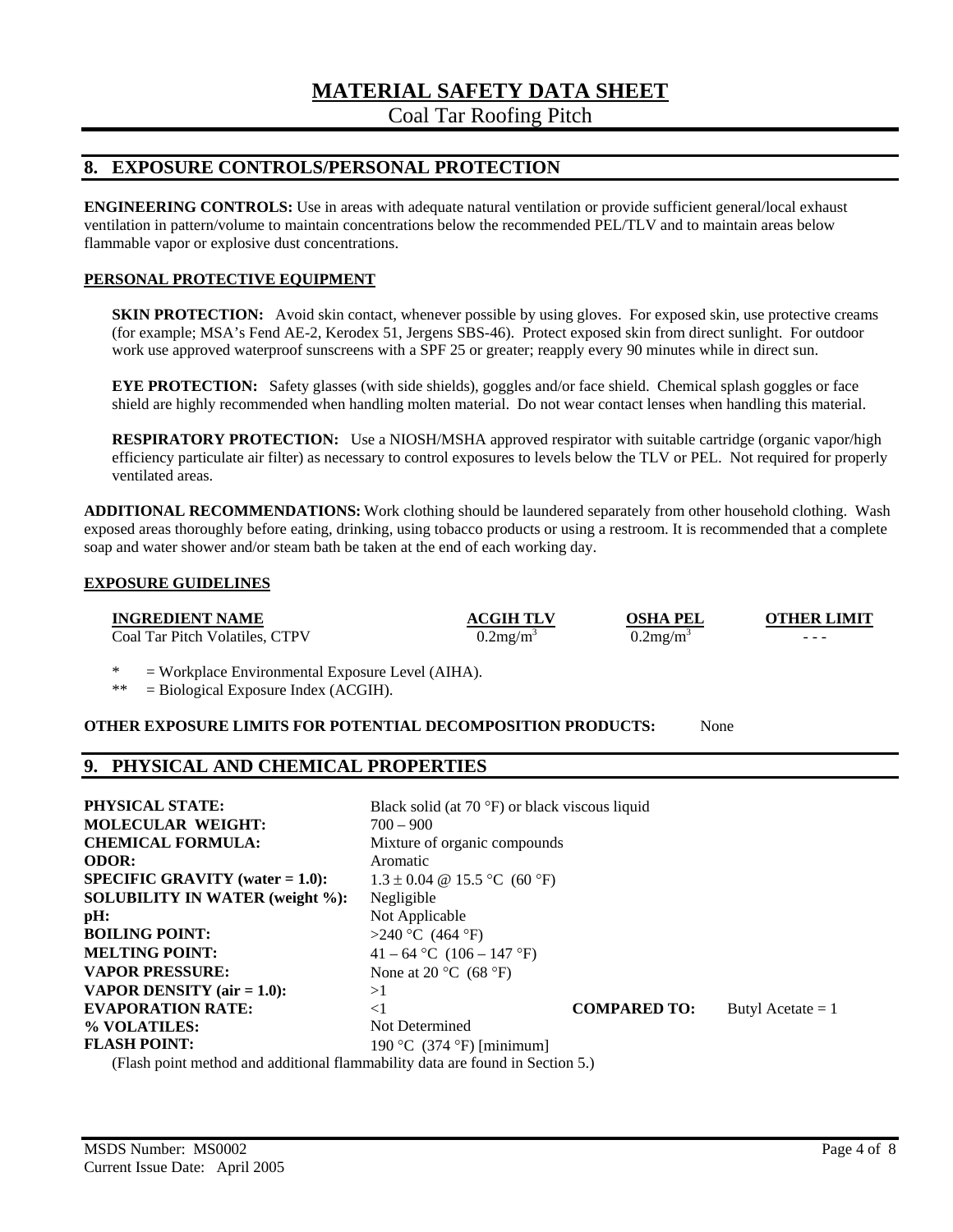# **MATERIAL SAFETY DATA SHEET**

Coal Tar Roofing Pitch

### **10. STABILITY AND REACTIVITY**

**NORMALLY STABLE? (CONDITIONS TO AVOID):** Product stable under normal conditions. Avoid loading or unloading near open flame.

**INCOMPATIBILITIES:** Avoid contact with water when confined and in a molten state. Avoid contact with strong oxidizing agents.

**HAZARDOUS DECOMPOSITION PRODUCTS:** Material does not decompose under normal conditions of use. Upon excessive heating or burning, the material decomposes, and may emit hazardous fumes/vapors of lower molecular weight compounds,  $CO<sub>2</sub>$ ,  $CO<sub>2</sub>$ ,  $NO<sub>x</sub>$ , and  $SO<sub>2</sub>$ .

**HAZARDOUS POLYMERIZATION:** Will not occur.

#### **11. TOXICOLOGICAL INFORMATION**

**IMMEDIATE (ACUTE) EFFECTS:** Refer to Section 3.

**DELAYED (SUBCHRONIC AND CHRONIC) EFFECTS:** Long term exposure to Coal Tar Pitch Volatiles (CTPV), above the recommended exposure limit, has been associated with the development of skin, kidney, lung, bladder, and scrotum cancer.

**OTHER DATA:** IARC Group 1 – Sufficient evidence of carcinogenicity in humans. No scientific study supports an association between coal tar pitch exposure and human reproductive hazards. Available data characterizes coal tar pitch as a mutagen.

#### **12. ECOLOGICAL INFORMATION**

Not determined.

#### **13. DISPOSAL CONSIDERATIONS**

#### **RCRA**

Is the unused product a RCRA hazardous waste if discarded? NO **If yes, the RCRA ID number is:** Not Applicable

#### **OTHER DISPOSAL CONSIDERATIONS:**

In the U.S., dispose of the material as required by applicable federal, state and local regulations. In Canada, dispose of the material in accordance with provincial regulations.

The information offered here is for the product as shipped. Use and/or alterations to the product such as mixing with other materials may significantly change the characteristics of the material and alter the RCRA classification and the proper disposal method.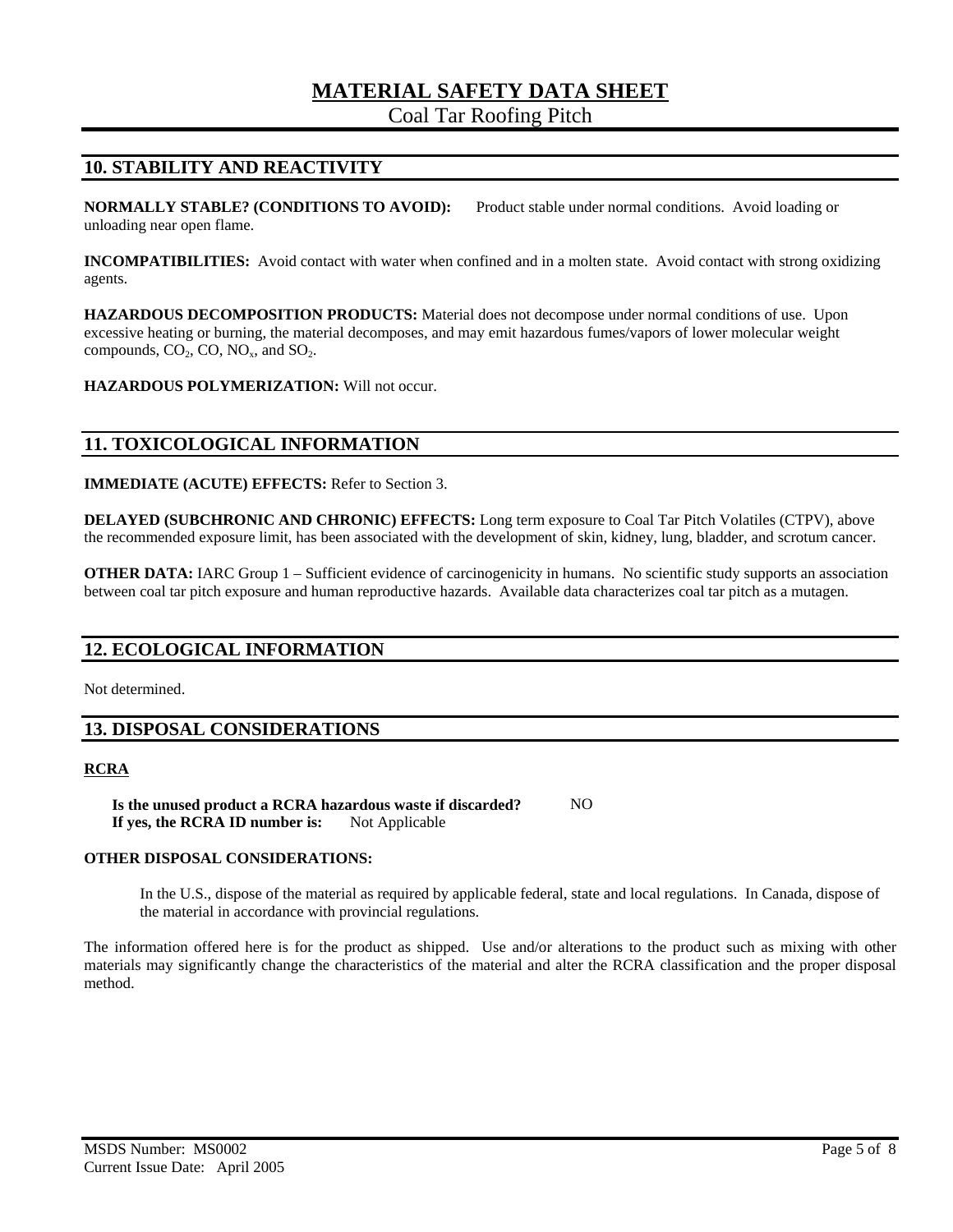# **MATERIAL SAFETY DATA SHEET**

Coal Tar Roofing Pitch

#### **14. TRANSPORT INFORMATION**

| <i>SOLID:</i><br><b>US DOT HAZARD CLASS:</b><br><b>US DOT ID NUMBER:</b>                                                             | <b>UN 3077</b><br>RQ.<br>Environmentally<br>Substance,<br>Solid,<br>N.O.S.,<br>(Benzo(a)pyrene,<br>Hazardous<br>Dibenz $(a,h)$ anthracene), 9, UN 3077, III |  |  |
|--------------------------------------------------------------------------------------------------------------------------------------|-------------------------------------------------------------------------------------------------------------------------------------------------------------|--|--|
|                                                                                                                                      | RQ, Other Regulated Substance, Solid, N.O.S., (Benzo(a)pyrene, Dibenz(a,h)anthracene), 9,<br>NA 3077, III                                                   |  |  |
| For Domestic Shipments: either shipping name<br>For Marine Shipments: Use UN 3077, Environmentally Hazardous Substance shipping name |                                                                                                                                                             |  |  |
| <b>LIQUID</b> (Transported above flash point):<br>US DOT HAZARD CLASS:<br><b>US DOT ID NUMBER:</b>                                   | UN 3256<br>RQ,<br>Liquid,<br>N.O.S.,<br>Temperature<br>Flammable,<br>(Benzo(a)pyrene,<br>Elevated<br>Dibenz $(a,h)$ anthracene), 3, UN 3256, III            |  |  |
| <b>LIQUID</b> (Transported below flash point):<br><b>US DOT HAZARD CLASS:</b><br><b>US DOT ID NUMBER:</b>                            | UN 3257<br>Liquid,<br>N.O.S.,<br>RQ,<br>Elevated<br>Temperature<br>Flammable,<br>(Benzo(a)pyrene,<br>Dibenz $(a,h)$ anthracene), 9, UN 3257, III            |  |  |

For additional information on shipping regulations affecting this material, contact the information number found in Section 1.

### **15. REGULATORY INFORMATION**

#### **TOXIC SUBSTANCES CONTROL ACT (TSCA)**

**TSCA INVENTORY STATUS:** Listed on EPA's TSCA Inventory **OTHER TSCA ISSUES:** Substance of unknown or variable composition

#### **SARA TITLE III/CERCLA**

The following substances are considered hazardous by one or more regulatory agencies and were identified in "typical" coal tar pitch samples at concentrations greater than 0.01 percent by weight.

"Reportable Quantities" (RQs) and/or "Threshold Planning Quantities" (TPQs) exist for the following ingredients.

| <b>INGREDIENT NAME</b>   |                | <b>SARA/CERCLA RQ (lb)</b> | <b>SARA EHS TPO (lb)</b> |
|--------------------------|----------------|----------------------------|--------------------------|
|                          | CAS#           |                            |                          |
| Acenaphthene             | $83 - 32 - 9$  | 100                        |                          |
| Anthracene               | $120 - 12 - 7$ | 5000                       |                          |
| Benzo(a)anthracene       | $56 - 55 - 3$  | 10                         |                          |
| Benzo(c) acridine        | $225 - 51 - 4$ | 100                        |                          |
| Benzo(b)fluoranthene     | 205-99-2       |                            |                          |
| Benzo(k)fluoranthene     | 207-08-9       | 5000                       |                          |
| Benzo(j)fluoranthene     | $205 - 82 - 3$ | - - -                      |                          |
| $Benzo(g,h,i)$ per ylene | 191-24-2       | 5000                       |                          |
| Benzo(a)pyrene           | $50-32-8$      |                            |                          |
| Benzo(e) pyrene          | 192-97-2       | - - -                      |                          |
| Chrysene                 | 218-01-9       | 100                        |                          |
|                          |                |                            |                          |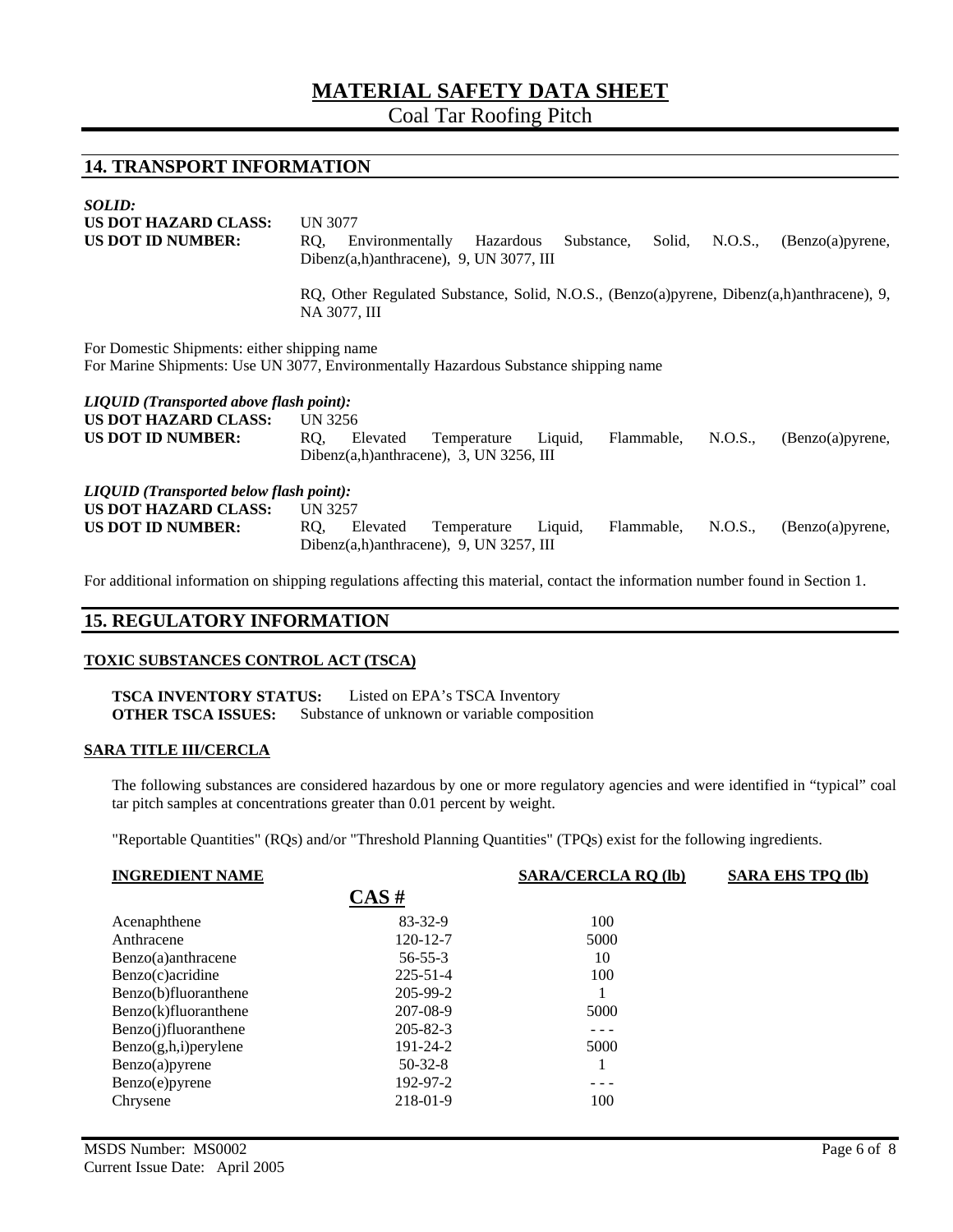| $Dibenz(a,h)$ anthracene    | $53 - 70 - 3$  |       |                |
|-----------------------------|----------------|-------|----------------|
| Dibenzofuran                | 132-64-9       | 100   |                |
| Fluoranthene                | $206 - 44 - 0$ | 100   |                |
| Fluorene                    | $86 - 73 - 7$  | 5000  |                |
| Indeno $(1,2,3$ -cd) pyrene | 193-39-5       | 100   |                |
| 2-Methylnaphthalene         | $91-57-6$      | - - - |                |
| Naphthalene                 | $91 - 20 - 3$  | 100   |                |
| Phenanthrene                | $85-01-8$      | 5000  |                |
| Pyrene                      | $129-00-0$     | 5000  | $1000/10,000*$ |
| * See 40 CFR 355.30(2)(i)   |                |       |                |

**Spills or releases resulting in the loss of any ingredient at or above its RQ requires immediate notification to the National Response Center [(800) 424-8802] and to your Local Emergency Planning Committee.** 

**SECTION 311 HAZARD CLASS:** Immediate, Delayed, Fire

#### **SARA 313 TOXIC CHEMICALS**:

The following ingredients are SARA 313 "Toxic Chemicals". Also see Section 2.

| <b>INGREDIENT NAME</b>        | CAS#           |                         |
|-------------------------------|----------------|-------------------------|
|                               |                | <b>WEIGHT %</b>         |
| $\text{*}$ Benzo(a)anthracene | $56 - 55 - 3$  | 0.7                     |
| $*Benzo(a)pyrene$             | $50-32-8$      | 0.4                     |
| *Benzo(b)fluoranthene         | $205 - 99 - 2$ | $0.8$ (includes $(k)$ ) |
| $*Benzo(k) fluoranthene$      | 207-08-9       | included above          |
| *Benzo(j)fluoranthene         | $205 - 82 - 3$ | 0.2                     |
| $*Benzo(g,h,i)$ per ylene     | 191-24-2       | 0.2                     |
| *Chrysene                     | 218-01-9       | 0.2                     |
| $*Indeno(1,2,3-cd)pyrene$     | 193-39-5       | 0.2                     |
| Phenanthrene                  | $85-01-8$      | 1.8                     |
| Polycyclic Aromatic Compounds | -              | 3.2                     |
| (20 compounds)                |                |                         |

\* Also included in "polycyclic aromatic compound" category

#### **STATE RIGHT-TO-KNOW**

In addition to the ingredients found in Section 2, the following are listed for state right-to-know purposes.

**INGREDIENT NAME WEIGHT % COMMENT** 

No ingredients listed in this section

**ADDITIONAL REGULATORY INFORMATION:** California Proposition 65 material - Contains chemicals known to the State of California to cause cancer, birth defects, & other reproductive harm.

# **WHMIS CLASSIFICATION (CANADA):** Class D, Division 2, Subdivision A

Class D, Division 2, Subdivision B

This product has been classified in accordance with hazard criteria of the Controlled Products Regulations and the MSDS contains all of the information required by the Controlled Products Regulations.